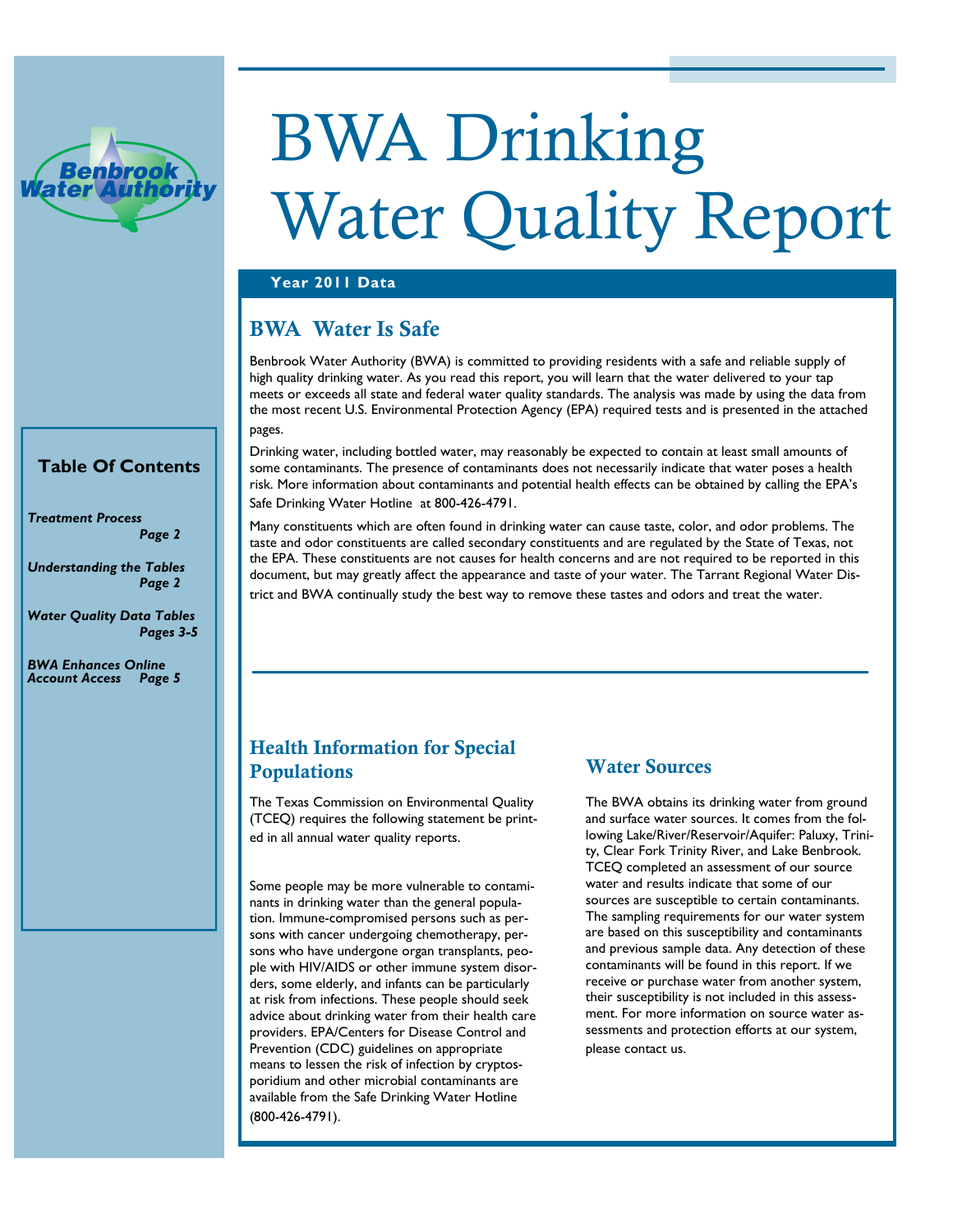#### **Page 2 BWA Drinking Water Quality Report**

#### The Treatment Process



- 1. **Reservoirs**: Benbrook water comes primarily from Benbrook Lake.
- 2. **Raw Water Pump Station**: When high production is needed (over 8.0 MGD) pumps are used to bring water from Benbrook Lake to the treatment plant.
- 3. **Algae and Taste and Odor Control**: Chemicals are added to the raw water to help reduce algae and taste and odor causing compounds in the water.
- 4. **Primary Disinfection**: Chlorine Dioxide is added to the raw water to kill bacteria and viruses.
- 5. **Pre-Sedimentation**: Heavy solids such as sand settle out of the raw water.
- 6. **Rapid Mixing Chamber**: Chemicals called coagulants are added to the water and cause small particles in the water to adhere to each other
- 7. **Flocculation Chambers**: These particles are slowly mixed in a series of chambers that cause them to become large and heavy enough to sink.
- 8. **Sedimentation Basin**: The large particles travel down a long basin and sink to the bottom in a process called clarification. The particles are collected by a scraper system at the bottom of the basin, then are removed and sent to the sanitary sewer collection system.
- 9. **Filtration**: The clarified water is treated with a small dose of chlorine then passes through filters which contain 24" of granular activated carbon and 12" of silica sand for ultra fine particle removal and additional taste and odor control.
- 10. **Final Disinfection**: Chlorine is added to the filtered water to provide final disinfection and residual disinfection that remains in the water all the way to our customers.
- 11. **Storage**: The finished water is then transferred into 2 storage tanks that can hold up to 3 million gallons. The water is then pumped into the distribution system and to the customer.

#### About the Following Pages

The pages that follow list all of the federally regulated or monitored constituents which have been found in your drinking water. U.S. EPA requires water systems to test for up to 97 constituents

#### Abbreviations

**NTU**—Nephelometric Turbidity Units.

- **MFL**—million fibers per liter ( a measure of asbestos).
- **pCi/l**—picocuries per liter ( a measure of radioactivity).
- **ppm**—parts per million, or milligrams per liter (mg/l).
- **ppb**—parts per billion, or micrograms per liter (ug/l).
- **ppt**—parts per trillion, or nanograms per liter.
- **ppq**—parts per quadrillion, or picograms per liter.

#### Understanding the Tables

The following list explains the terms used in the tables:

**MCLG (Maximum Contaminant Level Goal)**—the level of a contaminant in drinking water below which there is no known or expected risk to health. MCLGs allow for a margin of safety.

**MCL (Maximum Contaminant Level)**—the highest permissible level of a contaminant in drinking water. MCLs are set as close to the MCLGs as feasible using the best available treatment technology.

**MRDL (Maximum Residual Disinfectant Level)**—the highest level of disinfectant allowed in drinking water. There is convincing evidence that addition of a disinfectant is necessary for control of microbial contaminants.

**MRDLG (Maximum Residual Disinfectant Level Goal)**—the level of a drinking water disinfectant below which there is no known or expected risk to health. MRDLGs do not reflect the benefits of the use of disinfectants to control microbial contamination.

**Treatment Technique (TT)**—a required process intended to reduce the level of a contaminant in drinking water.

**Action Level (AL)**—the concentration of a contaminant which, if exceeded, triggers treatment or other requirements which a water system must follow.

**Turbidity**—a measure of the cloudiness of water. We monitor it because it is a good indicator of the effectiveness of our filtration system.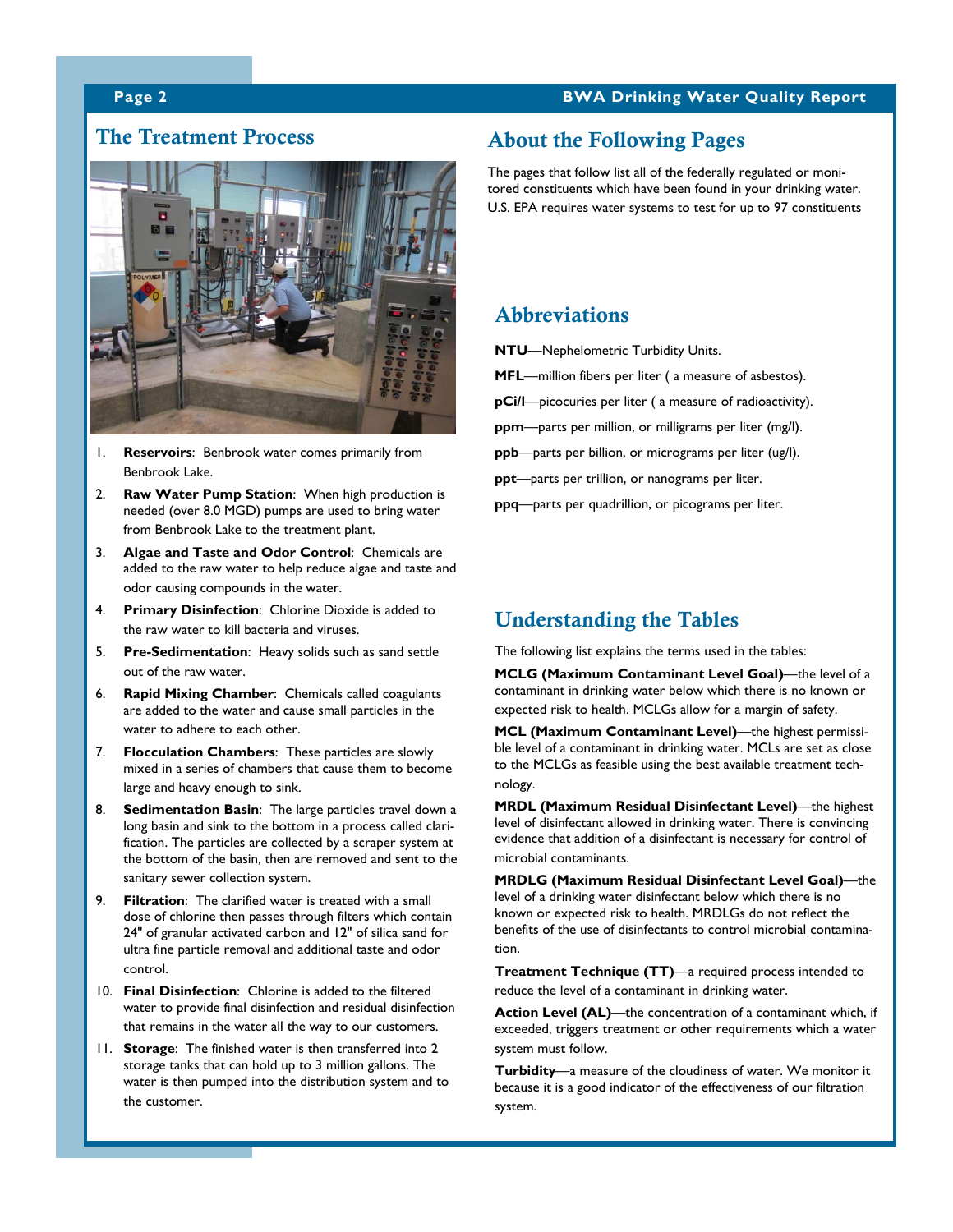#### **Year 2011 Data** Page 3 **Page 3**

The water quality data table shows the results of our water quality analyses. Every regulated contaminant that we detected in the water, even in the minutest traces, is listed. The table contains the name of each substance, the highest level allowed by regulation (MCL), the ideal goals for public health (MCLG), the amount detected, the usual sources of such contamination, and a key to unit of measure.

| Disinfectants &<br><b>Disinfection By-</b><br><b>Products</b> | <b>Collection</b><br>Date        | <b>Highest</b><br>Level<br><b>Detected</b> | Range of<br><b>Levels</b><br><b>Detected</b> | <b>MCLG</b>                            | <b>MCL</b>     | <b>Units</b> | Violation        | <b>Likely Source of</b><br>Contamination                                                                                                    |
|---------------------------------------------------------------|----------------------------------|--------------------------------------------|----------------------------------------------|----------------------------------------|----------------|--------------|------------------|---------------------------------------------------------------------------------------------------------------------------------------------|
|                                                               |                                  |                                            |                                              | No goal<br>For the<br>contami-         |                |              |                  | By-product of drinking                                                                                                                      |
| Haloacetic Acids (HAA5)                                       | 10/12/2011                       | 9                                          | $5.2 - 19$                                   | nant                                   | 60             | ppb          | N                | water chlorination.                                                                                                                         |
| <b>Total Trihalomethanes</b><br>(TThm)                        | 5/10/2011                        | 59                                         | $31 - 59$                                    | No goal<br>for the<br>contami-<br>nant | 80             | ppb          | N                | By-product of drinking<br>water chlorination.                                                                                               |
| Inorganic<br><b>Contaminants</b>                              | <b>Collection</b><br><b>Date</b> | <b>Highest</b><br>Level<br><b>Detected</b> | Range of<br>Levels<br><b>Detected</b>        | <b>MCLG</b>                            | <b>MCL</b>     | <b>Units</b> | <b>Violation</b> | <b>Likely Source of</b><br>Contamination                                                                                                    |
| Antimony                                                      | 1/24/2011                        | 0.982                                      | $0 - 0.982$                                  | 6                                      | 6              | Ppb          | N                | Discharge from petro-<br>leum refineries; fire<br>retardants; ceramics;<br>electronics; solder; test<br>addition.                           |
| <b>Barium</b>                                                 | 1/24/2011                        | 0.07                                       | $0.00349 -$<br>0.07                          | $\overline{2}$                         | $\overline{2}$ | ppm          | N                | Discharge of drilling<br>wastes; Discharge from<br>metal refineries; Ero-<br>sion of natural deposits.                                      |
| Chromium                                                      | 1/24/2011                        | 4.4                                        | $0.895 - 4.4$                                | 100                                    | 100            | Ppb          | $\mathsf{N}$     | Discharge from steel<br>and pulp mills; erosion<br>of natural deposits.                                                                     |
| Fluoride                                                      | 1/24/2011                        | 0.93                                       | $0.13 - 0.93$                                | 4                                      | 4.0            | ppm          | $\mathsf{N}$     | Erosion of natural de-<br>posits; Water additive<br>which promotes strong<br>teeth; Discharge from<br>fertilizer and aluminum<br>factories. |
| Nitrate<br>(measured as Nitrogen)                             | 1/24/2011                        | 0.26                                       | $0 - 0.26$                                   | 10                                     | 10             | ppm          | N                | Runoff from fertilizer<br>use; Leaching from<br>septic tanks, sewage;<br>Erosion of natural<br>deposits.                                    |
| Selenium                                                      | 1/24/2011                        | 0.491                                      | $0 - 0.491$                                  | 50                                     | 50             | Ppb          | ${\sf N}$        | Discharge from petro-<br>leum and metal refiner-<br>ies; erosion of natural<br>deposits; discharge<br>from mines.                           |
| Thallium                                                      | 1/24/2011                        | 0.004                                      | $0 - 0.004$                                  | 0.5                                    | $\mathbf{2}$   | Ppb          | ${\sf N}$        | Discharge from elec-<br>tronics, glass, and<br>leaching from ore-<br>processing sites; drug<br>factories.                                   |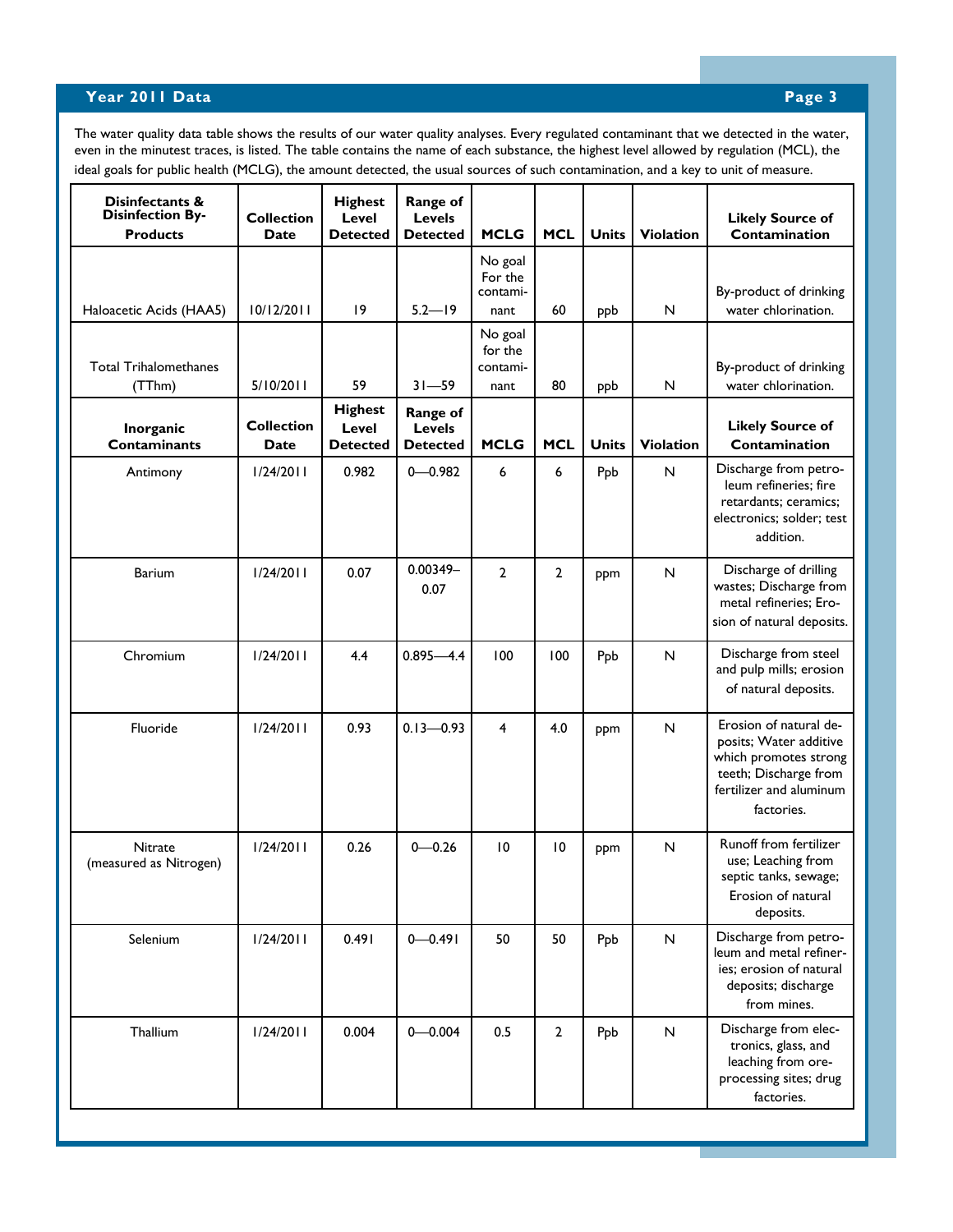#### **Page 4 BWA Drinking Water Quality Report**

| <b>Radioactive</b><br><b>Contaminants</b>  | <b>Collection</b><br><b>Date</b> | <b>Highest</b><br>Level<br><b>Detected</b> | Range of<br><b>Levels</b><br><b>Detected</b> | <b>MCLG</b> | <b>MCL</b> | <b>Units</b> | <b>Violation</b> | <b>Likely Source of</b><br>Contamination   |
|--------------------------------------------|----------------------------------|--------------------------------------------|----------------------------------------------|-------------|------------|--------------|------------------|--------------------------------------------|
| Beta/photon emitters*                      | 1/24/2011                        | 5.7                                        | $0 - 5.7$                                    | 0           | 50         | pCi/L        | N                | Decay of natural and<br>man-made deposits. |
| Combined Radium 226/228                    | 1/24/2011                        | 1.3                                        | $0 - 1.3$                                    | 0           | 5          | pCi/L        | N                | Erosion of natural<br>deposits             |
| Gross alpha excluding<br>radon and uranium | 1/24/2011                        | 6.4                                        | $0 - 6.4$                                    |             | 15         | pCi/L        | N                | Erosion of natural de-<br>posits.          |

\*EPA Considers 50 to be the level of concern for beta particles.

**Total Organic Carbon (TOC)** has no health effects. The disinfectant can combine with TOC to form disinfection byproducts. Disinfection is necessary to ensure that the water does not have unacceptable levels of pathogens. Byproducts of disinfection include trihalomethanes (THMs) and haloacetic acids (HAA) which are reported elsewhere in this report.

| Year                                           |                        | Contaminant               | Average                    | <b>Minimum</b> | <b>Maximum</b>                         |                        | Unit                                 |                                      | <b>Source of Constituent</b> |
|------------------------------------------------|------------------------|---------------------------|----------------------------|----------------|----------------------------------------|------------------------|--------------------------------------|--------------------------------------|------------------------------|
| 2011                                           | Source Water           |                           | 4.89                       | 4.2            | 5.9                                    | ppm                    |                                      | Naturally present in the environment |                              |
| 2011<br><b>Drinking Water</b>                  |                        | 2.75                      | 1.8                        |                | $\overline{3}$<br>ppm                  |                        | Naturally present in the environment |                                      |                              |
| Removable Ratio<br>2011                        |                        | 1.34                      | 1.06                       | 1.74           |                                        | % removal<br><b>NA</b> |                                      |                                      |                              |
| <b>Treated</b><br><b>Year 2011</b><br>TOC mg/l |                        | <b>Source</b><br>TOC mg/l | % Removed<br>$(l-a/b)x100$ |                | <b>Source Water</b><br>Alkalinity mg/l |                        | <b>Required TOC</b><br>Removal (%)   | C/E                                  |                              |
| January                                        |                        | 2.8                       | 5.9                        | 52.54          |                                        | 110                    |                                      | 35                                   | 1.50                         |
|                                                | 2.8<br>February        |                           | 4.8                        | 41.67          |                                        | 120                    |                                      | 35                                   | 1.19                         |
|                                                | 3<br>March             |                           | 4.6                        | 34.78          |                                        | 123                    |                                      | 25                                   | 1.39                         |
|                                                | 2.8<br>April           |                           | 4.6                        | 39.13          |                                        | 122                    |                                      | 25                                   | 1.57                         |
| 2.8<br>May                                     |                        | 4.2                       | 33.33                      |                |                                        | 129                    | 25                                   | 1.33                                 |                              |
| 1.8<br>June                                    |                        | 4.6                       | 60.87                      |                |                                        | 118                    | 35                                   | 1.74                                 |                              |
| July                                           |                        | 2.7                       | 4.4                        | 38.64          |                                        |                        | 99                                   | 35                                   | 1.10                         |
| August                                         |                        | 2.6                       | 4.9                        | 46.94          |                                        |                        | 89                                   | 35                                   | 1.34                         |
| September                                      |                        | 2.9                       | 4.6                        | 36.96          |                                        |                        | 91                                   | 35                                   | 1.06                         |
|                                                | 3<br>October<br>5.4    |                           | 44.44                      |                | 93                                     |                        | 35                                   | 1.27                                 |                              |
|                                                | 2.9<br>5.8<br>November |                           |                            | 50.00          |                                        | 96                     | 35                                   | 1.43                                 |                              |
| December                                       |                        | 3                         | 4.9                        | 38.78          |                                        | 101                    |                                      | 35                                   | 1.11                         |
|                                                |                        |                           |                            |                |                                        |                        |                                      | <b>Sum</b>                           | 16.03                        |
|                                                |                        |                           |                            |                |                                        |                        |                                      | Average                              | 1.34                         |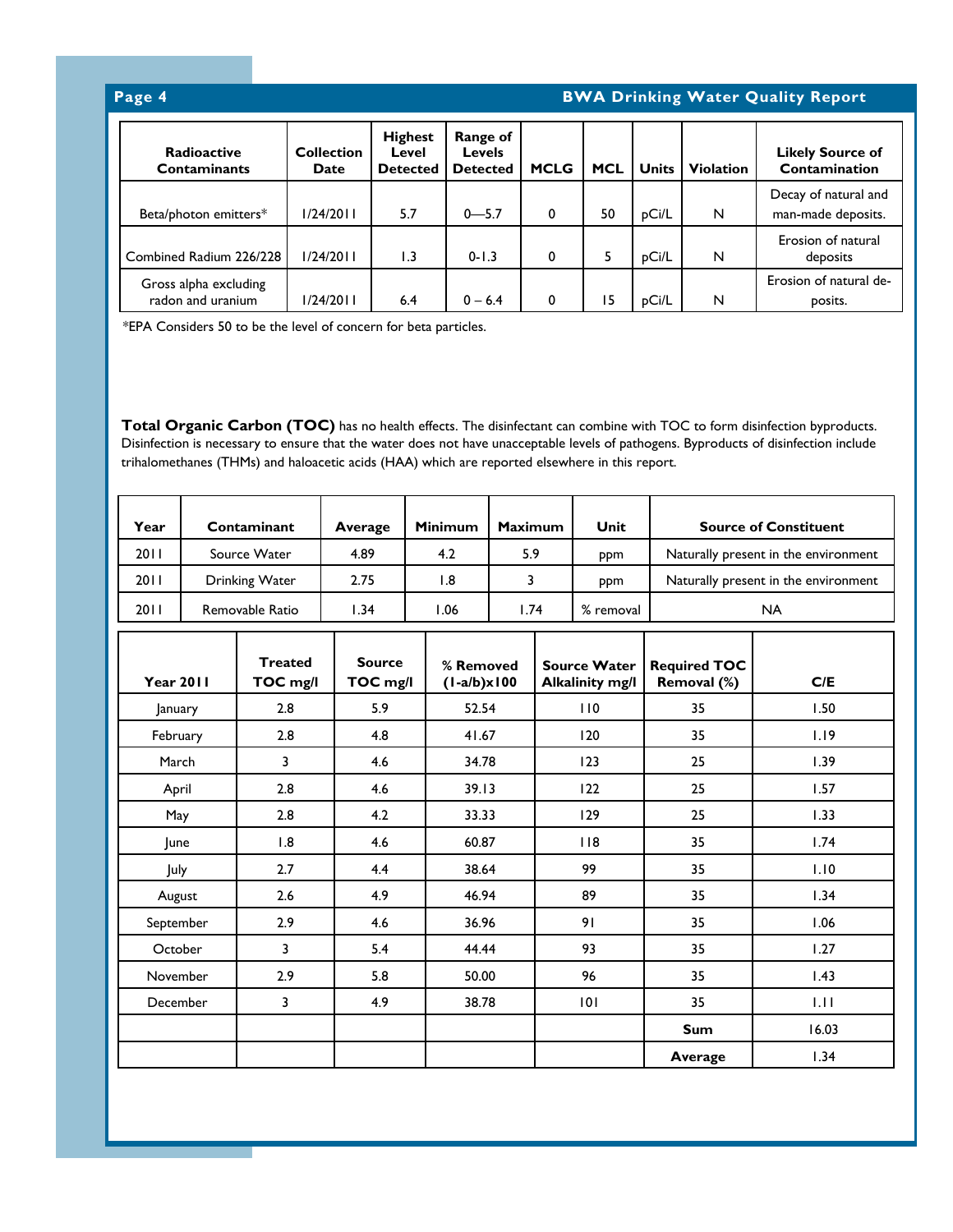#### **Year 2010 Data Year 2011 Data Page 5 Page 5**

#### **Lead and Copper**

**Definitions:** 

Action Level Goal (ALG): The level of a contaminant in drinking water below which there is no known or expected risk to health.. ALGs allow for a margin of safety.

Action Level: The concentration of a contaminant which, if exceeded, triggers treatment or other requirements which a water system must follow.

Lead and Copper are sampled every three (3) years.

| Lead and<br>Copper | <b>Date</b><br><b>Sampled</b> | <b>MCLG</b> | <b>Action</b><br>Level<br>(AL) | 90th<br>Percen-<br>tile | # Sites<br><b>Over AL</b> | <b>Units</b> | <b>Violation</b> | <b>Likely Source of</b><br>Contamination                                                                      |
|--------------------|-------------------------------|-------------|--------------------------------|-------------------------|---------------------------|--------------|------------------|---------------------------------------------------------------------------------------------------------------|
| Copper             | 09/30/2010                    | 1.3         | $\overline{1.3}$               | .133                    | 0                         | ppm          | N                | Erosion of natural deposits; Leaching<br>from wood preservatives; Corrosion of<br>household plumbing systems. |
| Lead               | 09/30/2010                    | 0           | 15                             | 2.46                    | 0                         | ppb          | N                | Corrosion of household plumbing sys-<br>tems; Erosion of natural deposits.                                    |

#### **Turbidity**

|                                | Limit<br>(Treatment Technique) | <b>Level Detected</b> | Violation   Likely Source of Contamination |
|--------------------------------|--------------------------------|-----------------------|--------------------------------------------|
| Highest single measurement     | <b>NTU</b>                     | 0.13 NTU              | Soil runoff                                |
| Lowest monthly % meeting limit | 10.3 NTU                       | 100%                  | Soil runoff                                |

#### BWA Enhances On-Line Account Access

On May 1, BWA launched enhancements to its on-line customer account interface in order to provide more options to its customers.

The new system enhancements include giving customers the ability to enroll in automatic bank draft or automatic credit card draft, as well as the ability to create a unique password for account access. Customers may also sign up to receive their bills and late notices via email. Additionally, customers can update account information such as email address and phone number.

Some security enhancements were also introduced with the update, including an address verification process. This process requires a match between the credit card billing address entered by the customer at the time of payment and the credit card billing address on file with the credit card issuer.

To login to the on-line account center, go to www.benbrookwater.com and click on the View Account Information link. You will need your account number and your PIN number to login the first time, both of which are printed on your water bill. To change your PIN number to a password of your choosing, select Register for Additional Options from the drop-down menu. You will be prompted to change your PIN at that point. Once you have registered for additional services, you can sign up for automatic credit card or bank draft of your monthly water bill, sign up for e-bills, and update account information.